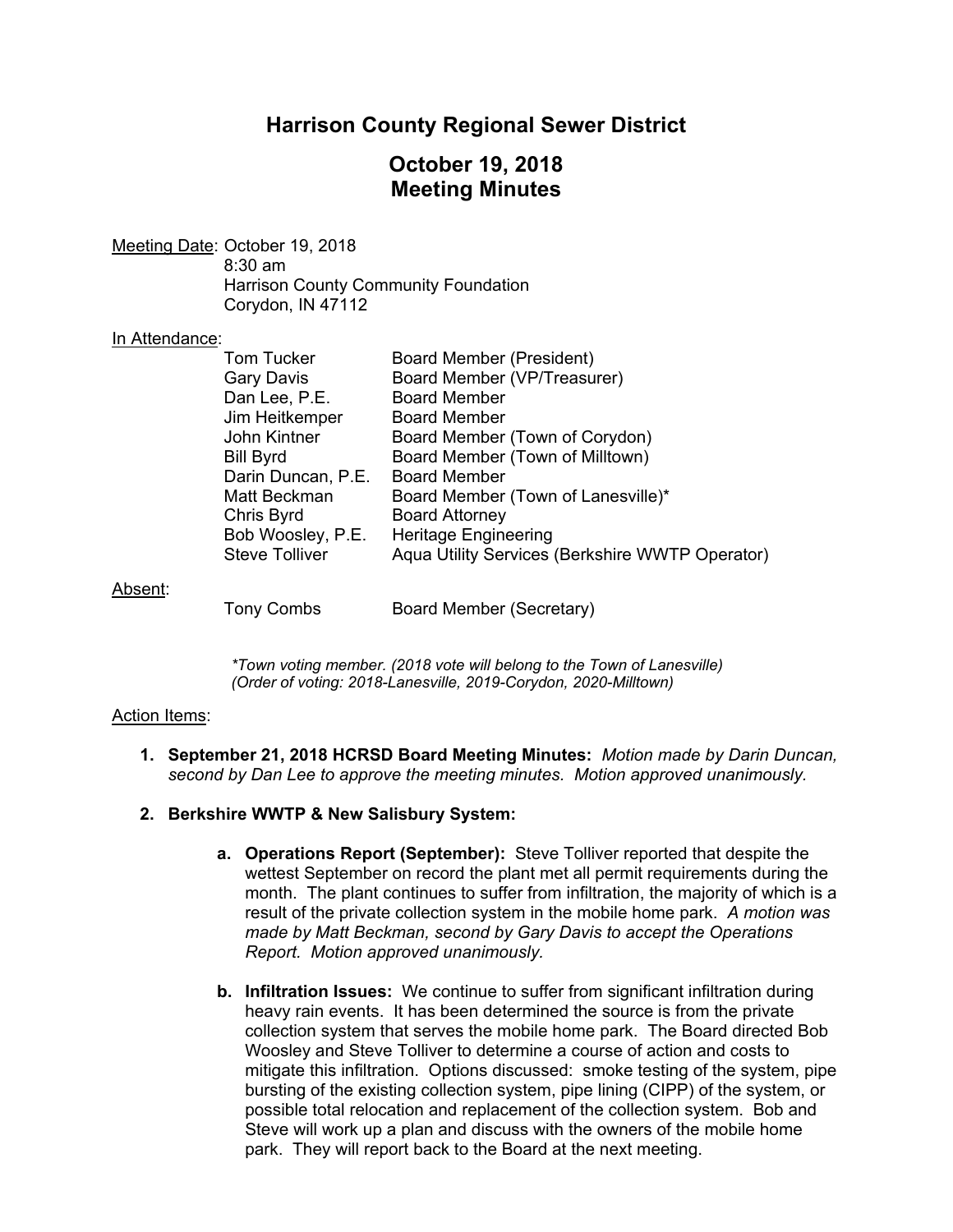HCRSD Mtg Minutes October 19, 2018 Page 2 of 3

- **c. Straeffer Pump & Supply Preventive Maintenance Agreement:** Steve reported that Straeffer has begun the preventive maintenance work on the pump stations. He stated there was a issue with the wire cover on one of the pumps at the Schmidt Cabinet Lift Station that required the pump to be returned for warranty work. Steve said there will be no charge for this repair work as it is covered by the pump warranty.
- **d. Effluent Pump Station and Forcemain Replacement Project:** These improvements will be place on hold until a decision is made on how best to address the infiltration from the mobile home park's collection system.
- **e. Telemetry System (Lift Stations):** OmniSite, the provider of the on-site telemetry system, has notified the District that the current technology being used is being upgraded to 4G coverage and our current equipment will need to be upgraded by the end of 2019. This will be a new expense for the District. Steve and Bob will follow up with OmniSite to determine the cost for these upgrades.
- **3. New Salisbury (Proposed Veterinary Clinic):** Bob updated the Board that Dr. Hinder is moving forward with having plans prepared for his proposed building and will follow up with the Board at a later date. No action necessary by the Board at this time.
- **4. Milltown Sewer System:** Bob provided a summary of the recently completed study completed by the Town. The study identified numerous improvements throughout the Town's system and major upgrades to the WWTP. The Town's most pressing need is replacement/upgrades to the WWTP. The Town has decided to move forward with trying to secure a \$600,000 Office of Community and Rural Affairs (OCRA) grant to cover a portion of the cost of the improvements. The total cost of the proposed improvements is approximately \$1.6M. The cost can be reduced if the project is scaled back. The Town intends to look at options for raising funds including the implementation of a possible rate increase. The Town will likely approach Harrison County for funding support. It is anticipated funding will not be needed until late 2019 and into 2020. The District currently has 40,000 gallons of reserved capacity at the WWTP that is not being utilized. The District currently has no intentions or plans for utilizing this capacity. Total WWTP capacity is 150,000 gallons. Average daily flow to the WWTP is approximately 60,000 gallons.

## **5. Treasurers Report:**

- **a.** *Motion made by Darin Duncan, second by Dan Lee to approve the September Treasurer's Report. Motion approved unanimously.*
- **b.** *Motion made by Gary Davis, second by Matt Beckman to pay the following claims. Motion approved unanimously.*

### *District Checking Account:*

| \$1,449.96 |
|------------|
| \$25.87    |
| \$3,364.04 |
| \$6,141.55 |
| \$880.00   |
|            |